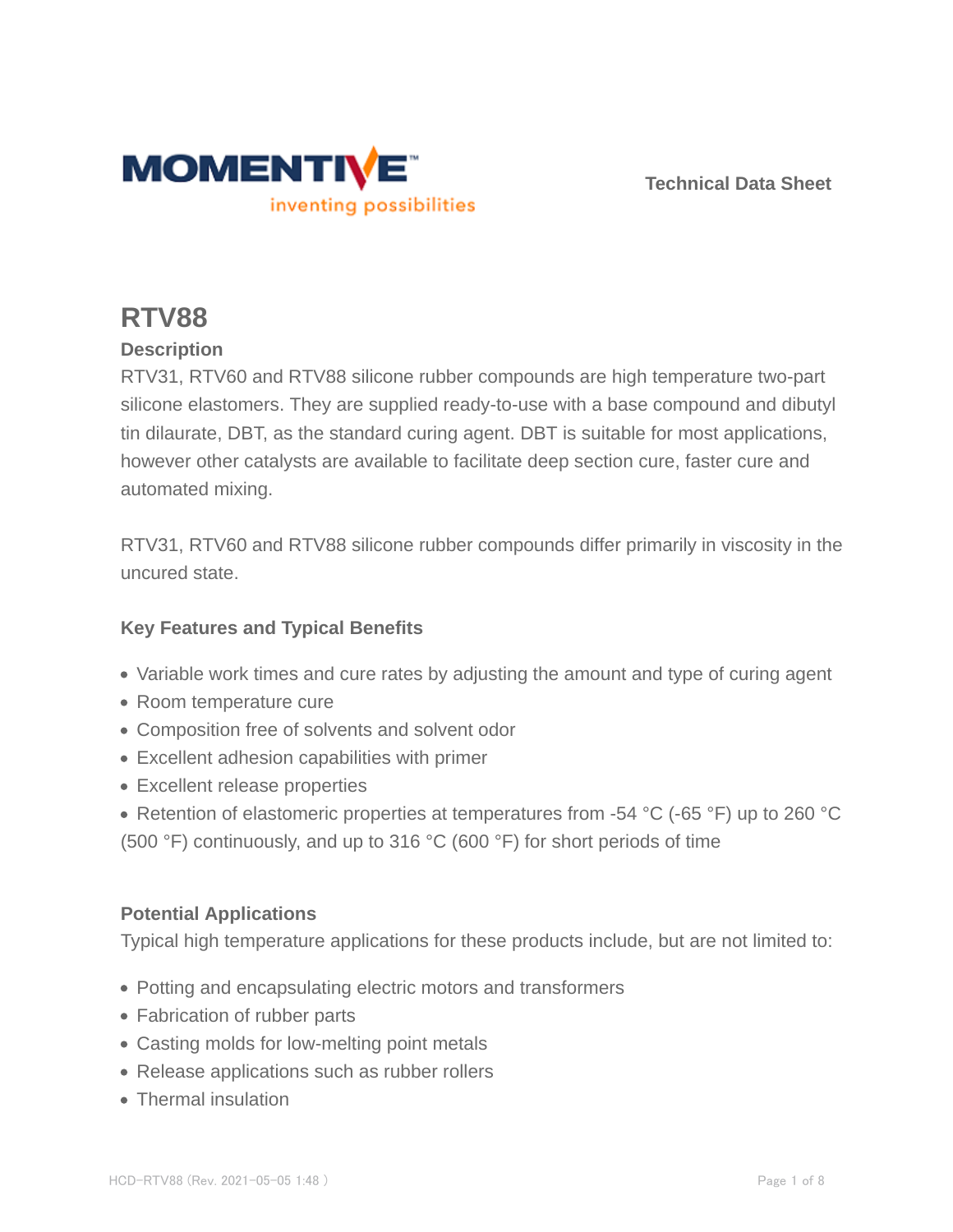## **Typical Physical Properties**

| UNCURED PROPERTIES OF RTV BASE<br><b>COMPOUNDS</b> | <b>RTV31</b> | <b>RTV60</b> | <b>RTV88</b>                       |
|----------------------------------------------------|--------------|--------------|------------------------------------|
| Color                                              | Red          | Red          | Red                                |
| Consistency                                        |              |              | Pourable Pourable Spreadable Paste |
| Viscosity, cps                                     | 25,000       | 47,000       | 880,000                            |
| Specific Gravity                                   | 1.42         | 1.48         | 1.47                               |

Typical property data values should not be used as or to develop product specifications.

## **Typical Physical Properties, continued**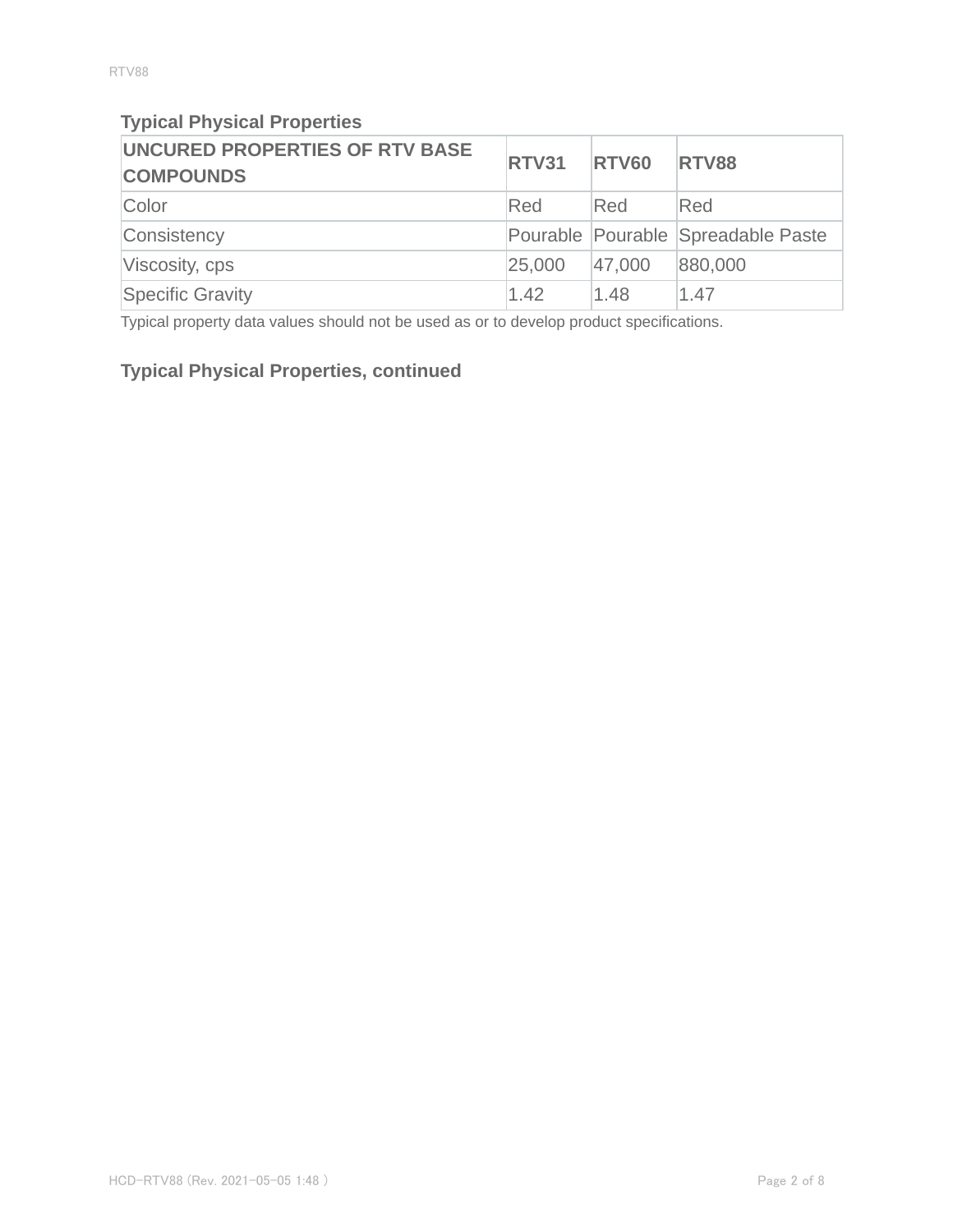| UNCURED PROPERTIES OF RTV BASE WITH                                                                        | <b>RTV31</b>                          | <b>RTV60</b>                                                                                 | <b>RTV88</b>                         |
|------------------------------------------------------------------------------------------------------------|---------------------------------------|----------------------------------------------------------------------------------------------|--------------------------------------|
| 0.5 % DBT CURING AGENT ADDED                                                                               |                                       |                                                                                              |                                      |
| Work Time at 25 $^{\circ}$ C (77 $^{\circ}$ F), hrs                                                        | $\overline{2}$                        | $\overline{2}$                                                                               | 0.75                                 |
| Cure Time at 25 °C (77 °F), hrs                                                                            | 24                                    | 24                                                                                           | 24                                   |
| <b>CURED PROPERTIES</b> (0.5 wt. % DBT curing agent<br>added. Cured 7 days at 25 °C (77 °F) and 50 % R.H.) | <b>RTV31</b>                          | <b>RTV60</b>                                                                                 | <b>RTV88</b>                         |
| <b>Mechanical</b>                                                                                          |                                       |                                                                                              |                                      |
| Hardness, Shore A Durometer                                                                                | 54                                    | 57                                                                                           | 58                                   |
| Tensile Strength, kg/cm <sup>2</sup> (psi)                                                                 |                                       | 61 (870) 70 (990)                                                                            | 59 (830)                             |
| Elongation, %                                                                                              | 170                                   | 120                                                                                          | 120                                  |
| Tear Strength, kg/cm (lb/in)                                                                               | 5(29)                                 | 7(40)                                                                                        | 8(42)                                |
| Shrinkage, %                                                                                               | 0.6                                   | 0.6                                                                                          | 0.6                                  |
| <b>Electrical</b>                                                                                          |                                       |                                                                                              |                                      |
| Dielectric Strength, kv/mm (v/mil) (1.9 mm thick)                                                          | 17 (430)                              | 17.7<br>(450)                                                                                | 17.4<br>(440)                        |
| Dielectric Constant at 1000 Hz                                                                             | 4.4                                   | $\overline{4}$                                                                               | 4.3                                  |
| Dissipation Factor at 1000 Hz                                                                              | 0.03                                  | 0.02                                                                                         | 0.03                                 |
| Volume Resistivity, ohm-cm                                                                                 | 1.6x<br>$10^{14}$                     | 4.4x<br>$10^{14}$                                                                            | 2.8x<br>$10^{14}$                    |
| <b>Thermal</b>                                                                                             |                                       |                                                                                              |                                      |
| Useful Temperature Range, °C (°F)                                                                          | $-54$ to<br>260<br>$(-65)$ to<br>500) | $-54$ to<br>260<br>$(-65)$ to<br>500)                                                        | $-54$ to<br>260<br>$(-65$ to<br>500) |
| Thermal Conductivity (W/m·k)                                                                               | 0.31                                  | 0.31                                                                                         | 0.31                                 |
| Coefficient of Expansion, cm/cm °C<br>(in/in °F)                                                           | (11 x)<br>$10^{-5}$ )                 | $20 \times 10^{-5}$ 20 x 10 <sup>-5</sup> 20 x 10 <sup>-5</sup><br>$(11 \times$<br>$10^{-5}$ | (11 x)<br>$10^{-5}$ )                |
| Specific Heat, cal/gm °C / BTU/lb °F                                                                       | 0.35<br>/ 0.35                        | 0.35<br>/ 0.35                                                                               | 0.35<br>/ 0.35                       |

Typical property data values should not be used as or to develop product specifications.

## **Processing Recommendations**

## **Mixing**

Select a mixing container 4 to 5 times larger than the volume of RTV silicone rubber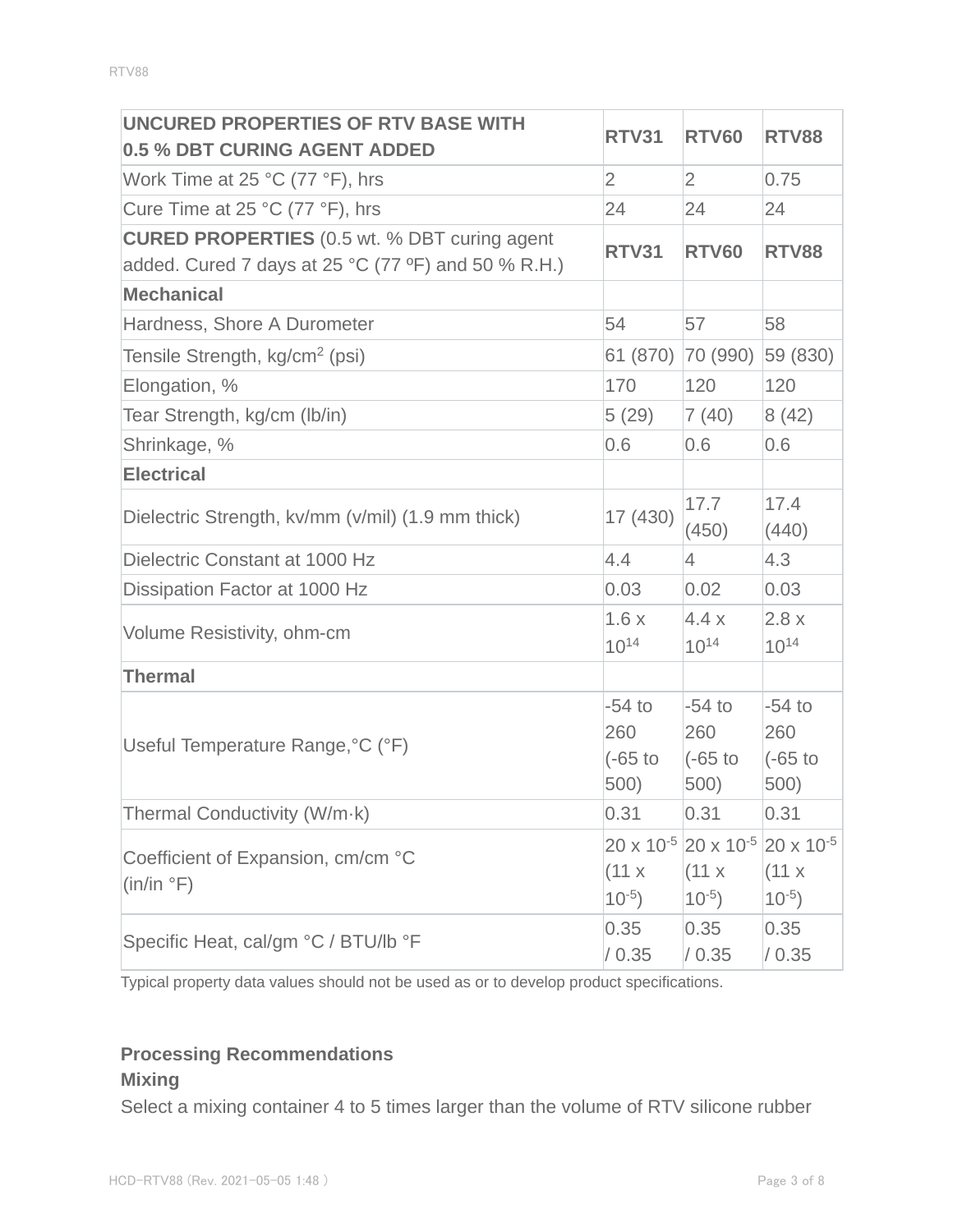compound to be used. Weigh out the RTV silicone rubber base compound and add the appropriate amount of curing agent. 0.5 % DBT by weight will provide a work time or pot life of about one hour and a cure time of 24 hours. 0.5 % DBT is the most commonly used concentration of curing agent for RTV31, RTV60 and RTV88 silicone rubber compounds. The pot life may be lengthened by using less DBT (as little as 0.1 % DBT).

| <b>RTV Weight</b>              |             | <b>Dibutyl Tin Dilaurate (DBT) Concentration</b> |  |  |
|--------------------------------|-------------|--------------------------------------------------|--|--|
|                                | $ 0.1\%$    | $0.5 \%$                                         |  |  |
| $ 100 \text{ grams} $          | $5$ drops   | $ 25$ drops                                      |  |  |
| $ 454$ grams $(1 \text{ lb.})$ | $ 23$ drops | $115$ drops $(2.27$ grams)                       |  |  |

| <b>Measuring Guide for Curing Agent Addition</b> |  |  |  |
|--------------------------------------------------|--|--|--|
|                                                  |  |  |  |

With clean tools, thoroughly mix the RTV base compound and the curing agent, scraping the sides and bottom of the container carefully to produce a homogeneous mixture. When using power mixers, avoid excessive speeds which could entrap large amounts of air or cause overheating of the mixture, resulting in shorter pot life.

#### **Deaeration**

Air entrapped during mixing should be removed to eliminate voids in the cured product. Expose the mixed material to a vacuum of 25 mm (29 in.) of mercury. The material will expand, crest, and recede to about the original level as the bubbles break. Degassing is usually complete about two minutes after frothing ceases. When using the RTV silicone rubber compound for potting, a deaeration step may be necessary after pouring to avoid capturing air in complex assemblies.

### **Curing**

Using DBT curing agent at a level of 0.5 %, these RTV silicone rubber compounds will cure in 24 hours at 25 °C (77 °F) and 50 % relative humidity to form durable, resilient rubbers. Under these conditions a pot life of about one hour will typically be available for pouring and working with the catalyzed material. Pot life may be increased by refrigerating the mixed material at 0 °C (32 °F) after catalyzing.

A choice of curing agents is available for use with RTV31, RTV60 and RTV88 silicone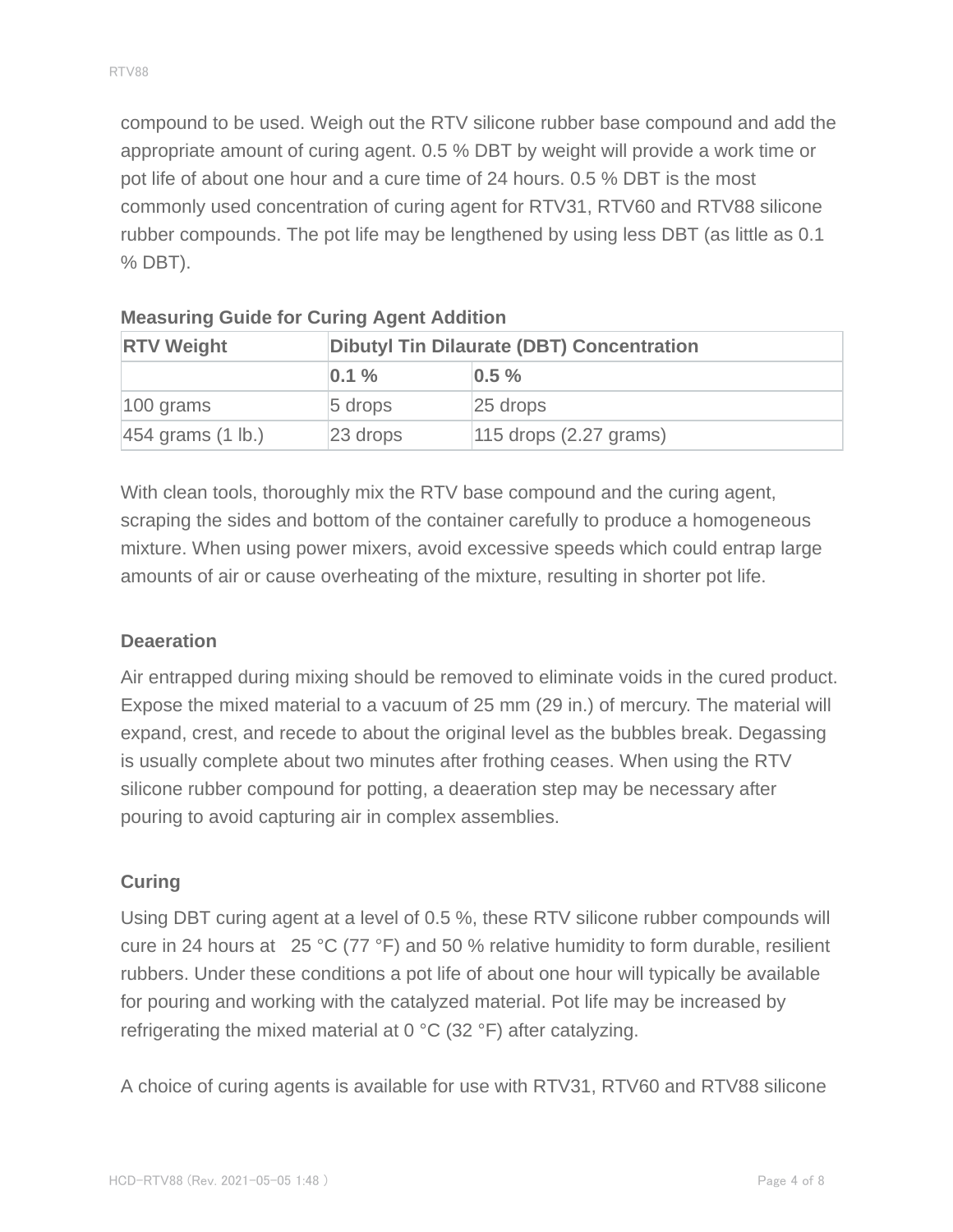rubber compounds.

| <b>CuringAgent</b> | <b>Cure Speed</b> | <b>Curing Agent</b><br><b>Concentration</b> | <b>Features</b>                                            |
|--------------------|-------------------|---------------------------------------------|------------------------------------------------------------|
| <b>DBT</b>         | moderate          | $0.1 - 0.5 \%$                              | standard                                                   |
| <b>STO</b>         | fast              | $0.1 - 0.5 \%$                              | small volume<br>applications                               |
| <b>RTV9811</b>     | moderate          | $5 - 10%$                                   | good deep section<br>cure suitable for<br>automatic mixing |
| <b>RTV9950</b>     | moderate          | $5 - 10%$                                   | suitable for<br>automatic mixing                           |
| <b>RTV9910</b>     | slow              | 10 %                                        | suitable for<br>automatic mixing                           |

### **Deep Section Cure**

If these RTV silicone rubber compounds are to be used in deep sections at temperatures over 150 °C (302 °F), the cured product should be properly conditioned prior to service. Following room temperature cure of 1-3 days, a typical program would be eight hours at 50 °C intervals from 100 °C (212 °F) to the service temperature. Longer times at each temperature will be required for larger parts or very deep sections.

#### **Bonding**

If adhesion is an important application requirement, RTV31, RTV60 and RTV88 silicone rubber compounds require a primer to bond to non-silicone surfaces. Thoroughly clean the substrate with a non-oily solvent such as naphtha or methyl ethyl ketone (MEK) and let dry. Then apply a uniform thin film of a suitable silicone primer such as SS4004 silicone primer and allow the primer to air dry for one hour or more. Finally, apply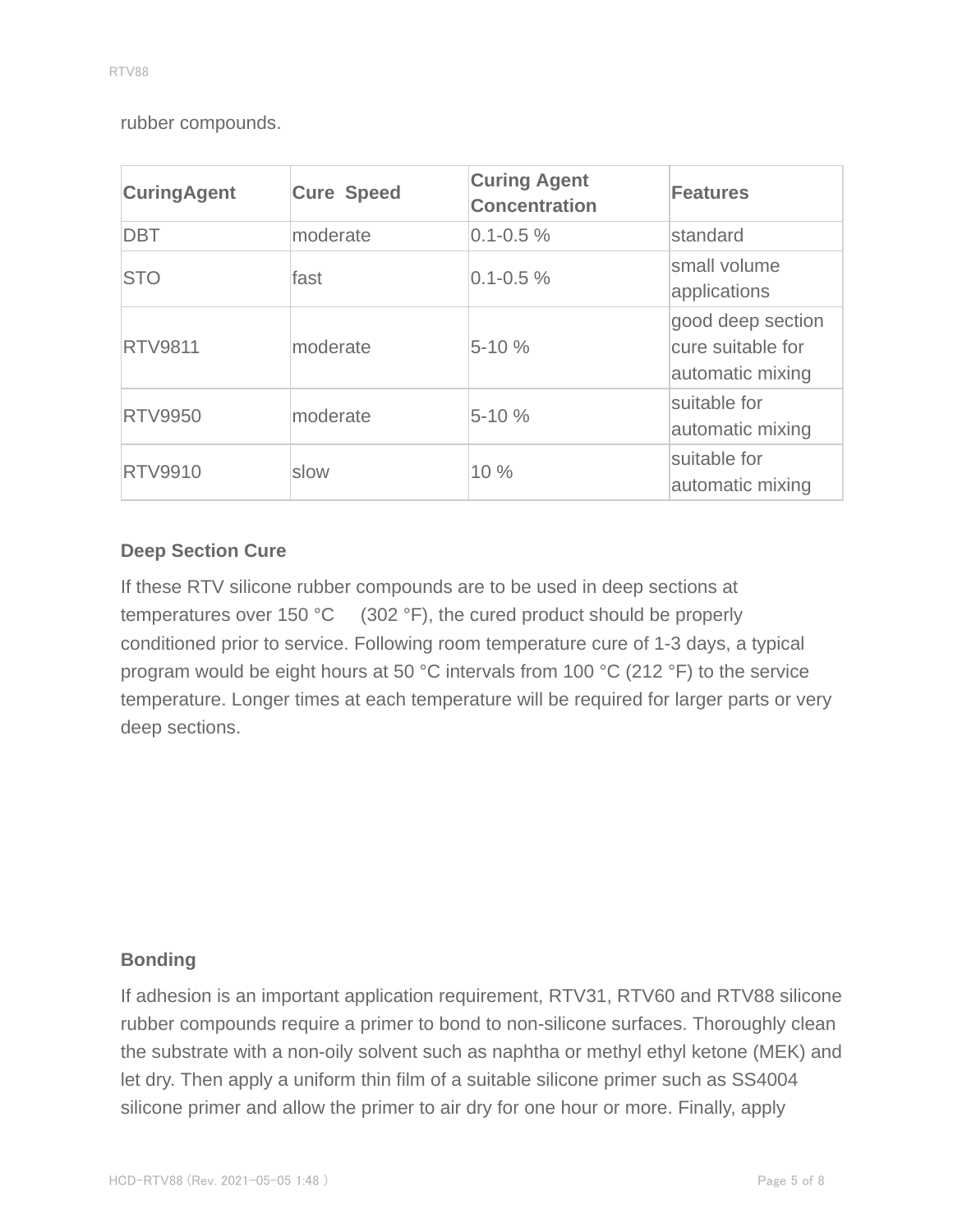freshly catalyzed RTV silicone rubber compound to the primed surface and cure as recommended.

#### **Patent Status**

Nothing contained herein shall be construed to imply the nonexistence of any relevant patents or to constitute the permission, inducement or recommendation to practice any invention covered by any patent, without authority from the owner of the patent.

#### **Product Safety, Handling and Storage**

Customers should review the latest Safety Data Sheet (SDS) and label for product safety information, safe handling instructions, personal protective equipment if necessary, emergency service contact information, and any special storage conditions required for safety. Momentive Performance Materials (MPM) maintains an aroundthe-clock emergency service for its products. SDS are available at www.momentive.com or, upon request, from any MPM representative. For product storage and handling procedures to maintain the product quality within our stated specifications, please review Certificates of Analysis, which are available in the Order Center. Use of other materials in conjunction with MPM products (for example, primers) may require additional precautions. Please review and follow the safety information provided by the manufacturer of such other materials.

#### **Limitations**

Customers must evaluate Momentive Performance Materials products and make their own determination as to fitness of use in their particular applications.

**Contact Information** Email commercial.services@momentive.com

#### **Telephone**

| <b>Americas</b>        | <b>Latin America</b> | <b>EMEAI- Europe, Middle</b> | <b>ASIA PACIFIC</b> |
|------------------------|----------------------|------------------------------|---------------------|
|                        |                      | East, Africa & India         |                     |
| +1 800 295 2392 Brazil |                      | Europe                       | China               |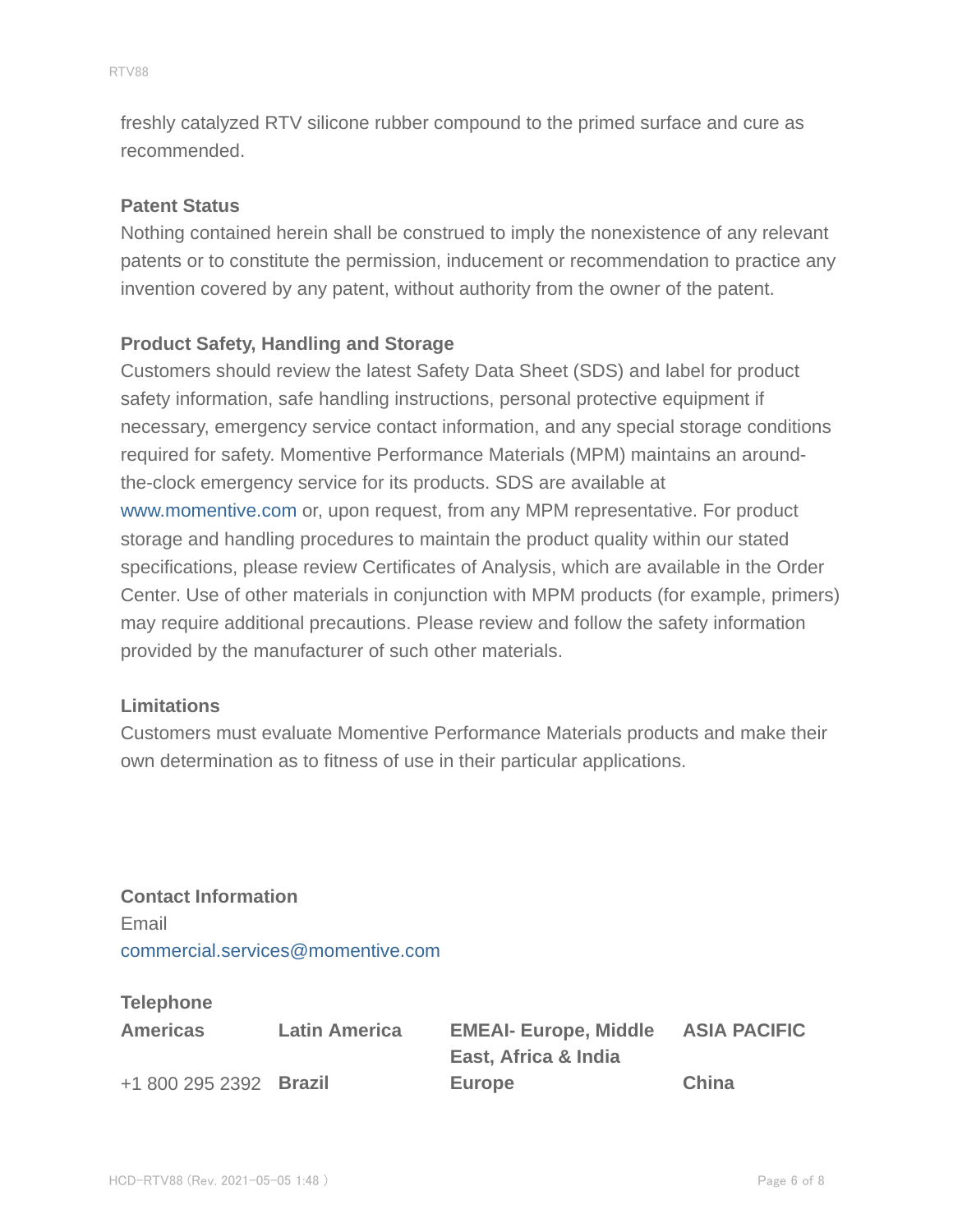| Toll free*           | +55 11 4534 9650     | +390510924300             | 800 820 0202     |
|----------------------|----------------------|---------------------------|------------------|
| +704 805 6946        | <b>Direct Number</b> | Direct number             | Toll free        |
| <b>Direct Number</b> |                      |                           | +86 21 3860 4892 |
|                      |                      |                           | Direct number    |
| *All American        | <b>Mexico</b>        | India, Middle East &      | Japan            |
| countries            | +52 55 2169 7670     | <b>Africa</b>             | +81 3 5544 3111  |
|                      | <b>Direct Number</b> | + 91 44 71212207          | Direct number    |
|                      |                      | Direct number*            |                  |
|                      |                      | *All Middle Eastern       | <b>Korea</b>     |
|                      |                      | countries, Africa, India, | +82 2 6201 4600  |

For literature and technical assistance, visit our website at: www.momentive.com

#### **DISCLAIMER:**

**THE MATERIALS, PRODUCTS AND SERVICES OF MOMENTIVE PERFORMANCE MATERIALS INC. AND ITS SUBSIDIARIES AND AFFILIATES (COLLECTIVELY "SUPPLIER"), ARE SOLD SUBJECT TO SUPPLIER'S STANDARD CONDITIONS OF SALE, WHICH ARE INCLUDED IN THE APPLICABLE DISTRIBUTOR OR OTHER SALES AGREEMENT, PRINTED ON THE BACK OF ORDER ACKNOWLEDGMENTS AND INVOICES, AND AVAILABLE UPON REQUEST. ALTHOUGH ANY INFORMATION, RECOMMENDATIONS, OR ADVICE CONTAINED HEREIN IS GIVEN IN GOOD FAITH, SUPPLIER MAKES NO WARRANTY OR GUARANTEE, EXPRESS OR IMPLIED, (i) THAT THE RESULTS DESCRIBED HEREIN WILL BE OBTAINED UNDER END-USE CONDITIONS, OR (ii) AS TO THE EFFECTIVENESS OR SAFETY OF ANY DESIGN INCORPORATING ITS PRODUCTS, MATERIALS, SERVICES, RECOMMENDATIONS OR ADVICE. EXCEPT AS PROVIDED IN SUPPLIER'S STANDARD CONDITIONS OF SALE, SUPPLIER AND ITS REPRESENTATIVES SHALL IN NO EVENT BE RESPONSIBLE FOR ANY LOSS RESULTING FROM ANY USE OF ITS MATERIALS, PRODUCTS OR SERVICES DESCRIBED HEREIN.** Each user bears full responsibility for making its own determination as to the suitability of Supplier's materials, services, recommendations, or advice for its own particular use. Each user must identify and perform all tests and analyses necessary to assure that its finished parts incorporating Supplier's products, materials, or services will be safe and suitable for use under end-use conditions. Nothing in this or any other document, nor any oral